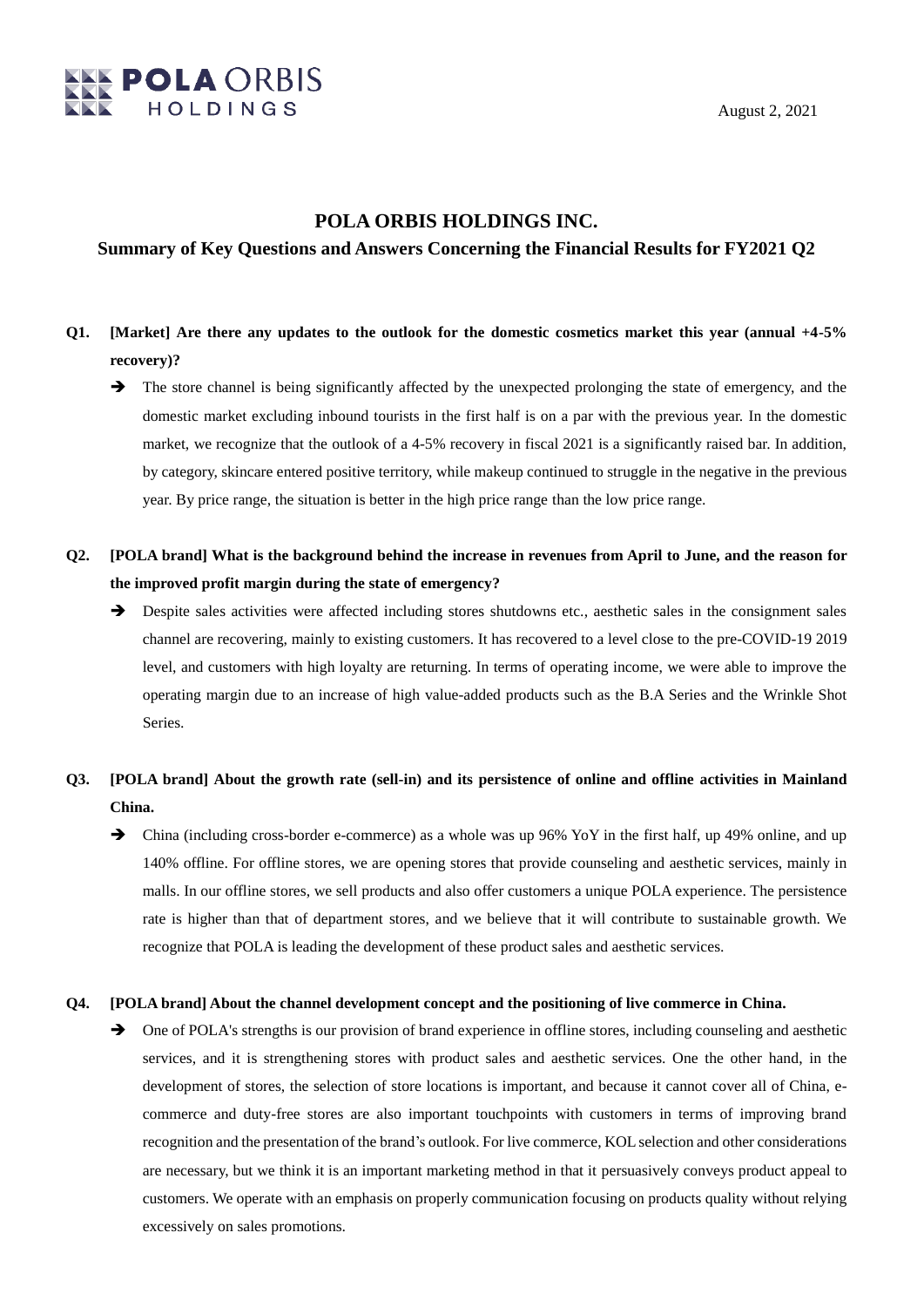- **Q5. [POLA brand] We hear that the competitive environment in the Chinese market is intensifying and it is affecting profitability, but POLA seems to be less impacted. Is this due to differences in business scale and phase?**
	- We emphasizes POLA's repeat ratio also in China. Our approach is to steadily accumulate customers while controlling campaigns and GWPs to prevent excessive sales promotions. We recognize that growth is achieved by the fact that there are some presentative products can be purchased mainly by customers and the market recognizes POLA's brand position. Therefore, it has been able to grow after securing profitability. Going forward, by building up the distinctiveness and reputation of the brand, even if the scales of the store network and e-commerce business expand, we will take a similar stance and we believe that profitability can be secured.
- **Q6. [POLA brand] The company opened a store on Hainan Island, but what impact will it have on existing channels? In addition, what do you anticipate the impact from the tightening of resale regulations in August will be?**
	- $\rightarrow$  We think the impact on existing channels is temporary, but we do not expect them to be negatively affected in the medium-to-long term. Further, the company cannot make year-on-year comparisons regarding the strengthened resale regulations because our first store opened in July. We believe it is good for the brand value. Hainan Island's pricing is balanced with mainland China, and the company's strategy is to control GWP and steadily accumulate customer numbers.

#### **Q7. [POLA brand] Will the new business model of the consignment sales channels impact accounting?**

 $\rightarrow$  The accounting process remains unchanged, as part of the individual consignment contracts becomes corporate consignment contracts. And the impact on PL, including sales commissions, will be negligible. We believe that we can build a business model that can realize more sustainable business growth by improving business continuity and stability through employment in addition to the advantages of consignment sales.

# **Q8. [ORBIS brand] In the April to June quarter, we saw an increase in sales, but what is the situation regarding existing customers and what measures are being taken?**

Some existing customers have been less active, due to the rebranding strategy shifting to skincare-centered customers. Aware of the challenges, we will increase operations in special care products in addition to basic skincare lines and increase sales by continuing strong acquisition of new customers while raising lifetime value (LTV). The company has already promoted measures regarding the number of purchased items for special care products and the appeals of ORBIS U., the strategic product.

# **Q9. [Jurlique brand] What is behind the slowdown in the April to June sales in Mainland China compared with the first quarter?**

 $\rightarrow$  It is true that the first quarter had higher year-on-year sales due to the switch from a distributor model to a directly operated model in January 2020 and the rebound from the Chinese market lock-down. However, although there is a rise and fall in the rhythm compared to the previous year, sales in Mainland China is not slowing down, in addition to the selling situations and marketing are stable.